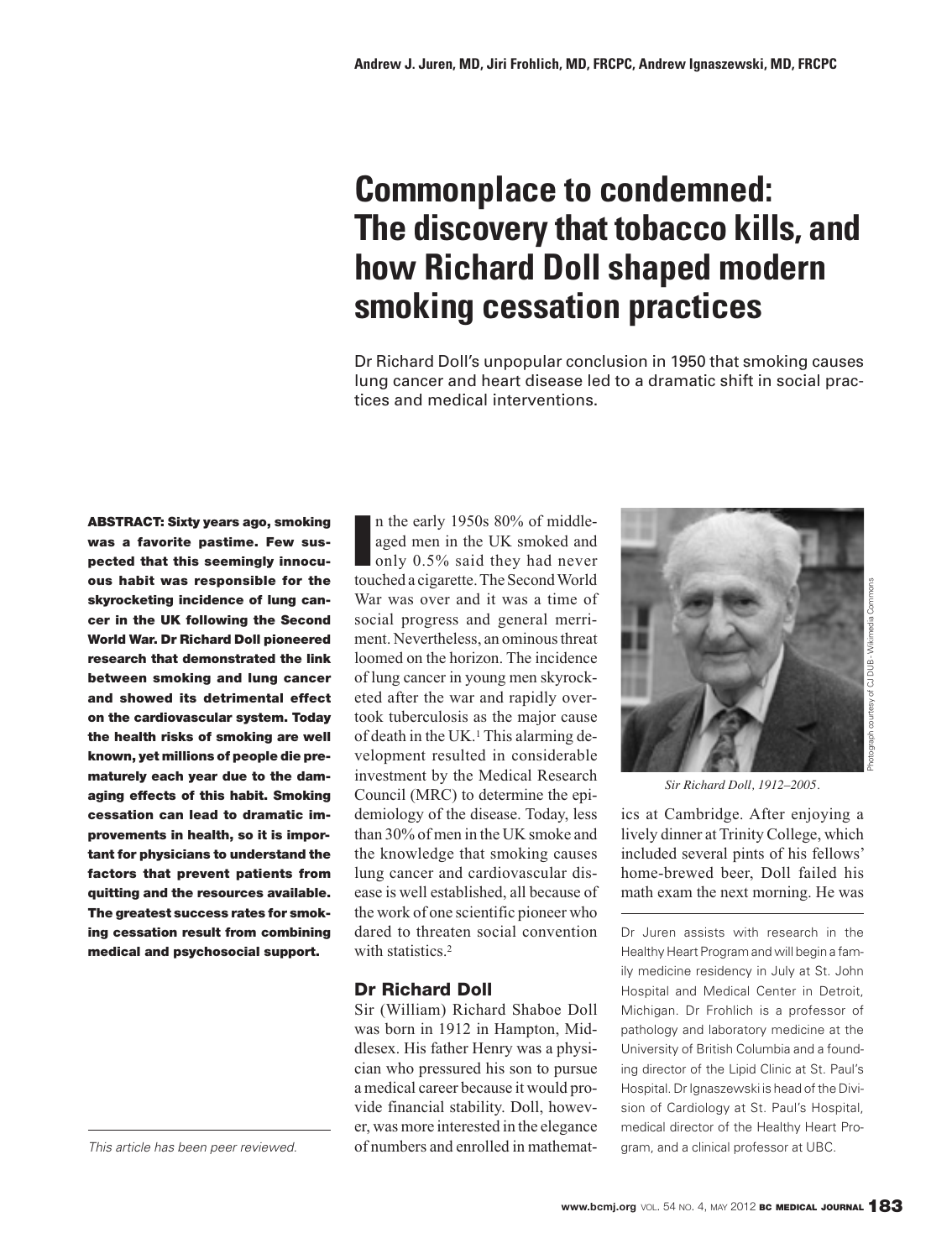so irritated with himself that he declined the university's offer to let him rewrite the test and instead exclaimed, "Oh, damn it, I won't do mathematics, I'll do medicine as you want, Father."3 No one could have guessed that a career change instigated by a few too many drinks would result in the prevention of thousands of premature deaths worldwide and the evolution of scientific medical research.

**Doll's research, activism, and careful statistical science established the standard for evidence-based modern medicine.** 

Doll graduated from St. Thomas' Hospital Medical School in London in 1937. During his education and early career, he delivered babies in slums around the city and became a political revolutionary, rallying for social reforms that would grant patients of all economic backgrounds access to medical care.1 Doll served in the Royal Army Medical Corps during the Second World War, but was so disgusted by the pompousness of the senior staff that he turned away from clinical practice and back to his passion for numbers to begin a career in epidemiology. In 1947 the MRC offered Doll a re search position with Dr Austin Bradford Hill to investigate the rising

rates of lung cancer in the UK.3

Doll's research, activism, and careful statistical science established the standard for evidence-based modern medicine. Because of his work on the health hazards associated with smoking, Britain experienced the world's greatest decrease in premature death, with the rate of men dying before age 70 dropping from 20% in 1970 to 5% in 2005, the year of Doll's own death. Doll's accomplishments include over 400 publications and 20 major scientific awards, including honorary degrees from 13 universities. In 1971 he was knighted by Queen Elizabeth II for his great service to humanity.

### **Doll's unpopular discovery**

In 1950 Doll began interviewing patients with lung, stomach, colon, or rectal cancer from 20 London hospitals in order to pinpoint an underlying environmental or social factor that would explain the dramatic rise in lung cancer. Initially, he believed that tar from road construction was to blame, since it was known to release many carcinogens into the air.<sup>2</sup> A study of more than 700 lung cancer patients younger than 75 and the same number of age- and gender-matched controls revealed the common link: smoking. This initial study demonstrated that smoking was strongly related to lung cancer, but not to other lung diseases nor to cancers of other organs. Doll concluded that "smoking is a factor, and an important factor, in the production of carcinoma of the lung."4 He himself had been an avid smoker for 19 years, but quit in 1949 as he began to realize its deleterious effects on his health.

Intense resistance to the idea that a pastime as enjoyable as smoking was responsible for lung cancer spurred Doll to begin another massive study in 1951. This time he targeted doctors because they were likely to complete the study questionnaire accurately and were relatively easy to follow through the UK's registry of physicians. Questionnaires were completed by over 40 000 doctors, of whom 87% were smokers, and 789 deaths were analyzed. Again, the results published in 1956 showed that increased mortality from lung cancer and coronary thrombosis was directly related to the amount smoked.<sup>5</sup>

Doll sent follow-up questionnaires to the surviving doctors and published the results in 1957, 1966, 1971, 1978, 1991, and 2001. He undertook a final 50-year assessment in 2004. Over 30 000 doctors were retained in the study for the full 50 years, allowing for the analysis of more than 25 000 deaths. The conclusion of the final study showed that over half of the deaths were due to lung cancer, chronic obstructive pulmonary disease (COPD), or ischemic heart disease related to smoking, and that long-term smokers lived an average of 10 years less than nonsmokers. Doll was also able to determine that smoking cessation at 50 years of age cut the risk of premature death in half, while cessation at 30 nearly eliminated the risk altogether.<sup>6</sup>

# **Health risks associated with smoking**

The health risks associated with smoking are now well understood and documented, thanks to Doll's pioneering research. The major cardiovascular and respiratory considerations are summarized by Godtfredsen and Prescott7 and outlined below:

• Smoking more than doubles the risk of cardiovascular disease (including myocardial infarct, stroke, peripheral arterial disease, abdominal aortic aneurysm, and chronic heart failure); there is a dose-response relationship between the inherent risk and the amount of tobacco smoked.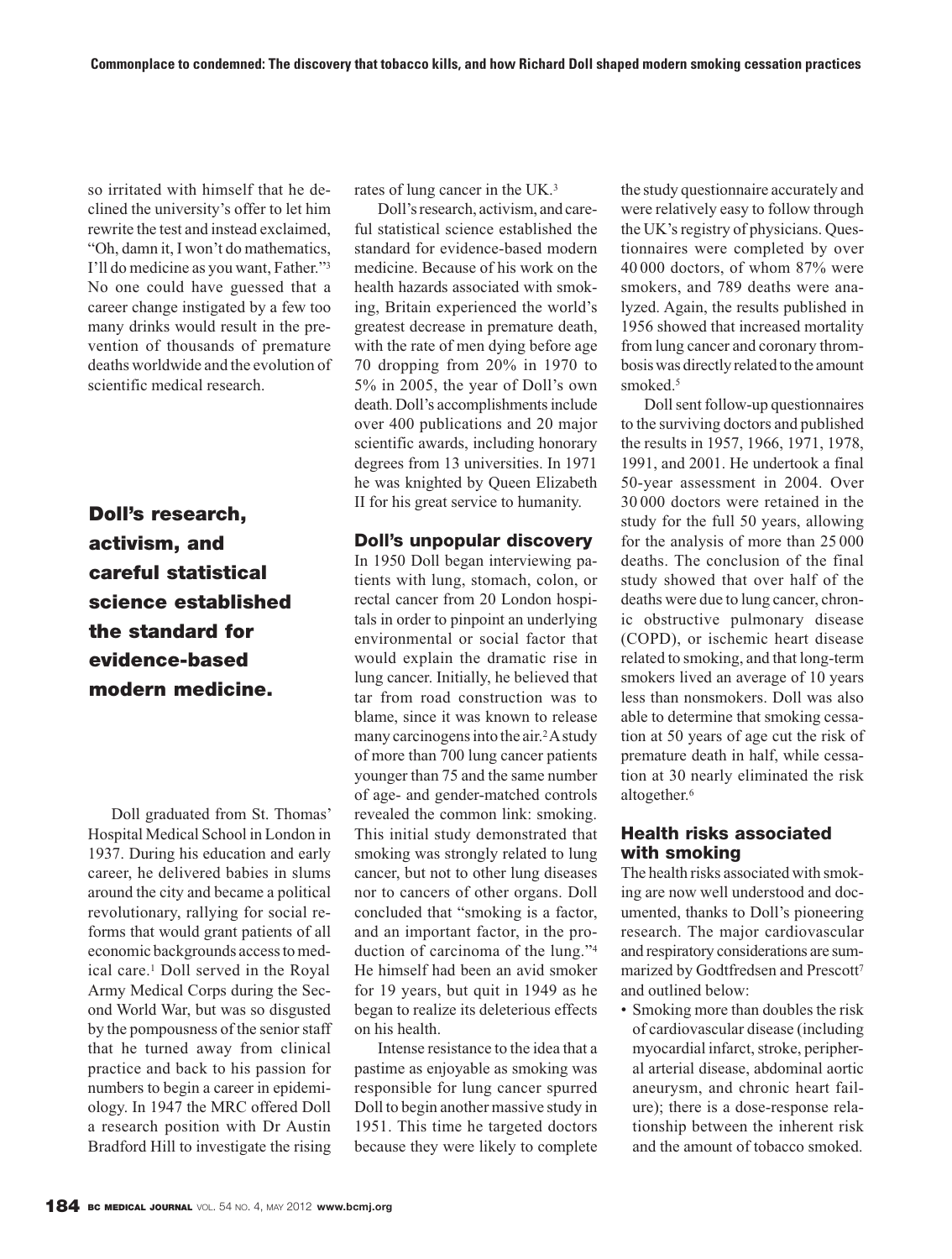- Incidence of myocardial infarct un der age 35 is highly associated with heavy smoking, and continued smoking is the greatest predictor of a repeat heart attack.
- Although Doll enraged antismoking lobby groups by denying the danger of secondhand smoke, secondhand smoke is now known to be a considerable health concern. When Europe and North America banned smoking in public locations, this decreased the incidence of myocardial infarcts by 17%.
- More than 50% of chronic heart failure is due to ischemic heart disease associated with smoking.
- Smoking increases the risk of lung cancer, COPD, some interstitial lung diseases, and upper respiratory tract infections. COPD patients are also more susceptible to communityacquired pneumonia.

Remarkably, the cardiovascular risk profile is almost completely reversible if the individual stops smoking before the age of 35, and benefits can be seen throughout the cardiovascular system. Smoking cessation prevents coronary heart disease, reduces stroke risk, and halts the progression of peripheral arterial disease. Ex-smokers and nonsmokers with abdominal aortic aneurysms have identical risk profiles for death and rupture, but the risk is much higher in those who continue smoking. Lung function also shows im provement with smoking cessation, even in people who have already developed symptoms. The forced expiratory volume in 1 second ( $FEV<sub>1</sub>$ ) is the same in individuals who quit smoking before age 30 as it is in nonsmokers; however, smoking reduction does not show this benefit.7,8 Smoking cessation is so beneficial to health that physicians should know how to assist their patients by diagnosing tobacco addiction and supporting those ready to quit a dangerous habit.

# **How to diagnose tobacco addiction**

Most patients are willing to reveal their smoking status; however, statistics show that only 8% of smokers quit without help. Therefore, the challenge for physicians lies in recognizing when patients are ready to receive help and knowing how to move recalcitrant smokers to the realization that they need help.9

Diagnosis of nicotine dependence can be made using simple tools, such as the abbreviated Fagerström test (Table 1). These tools enable the physician to determine the degree of addiction, but do not indicate whether the patient is interested in addressing it. An understanding of the psychological stages through which smoking patients progress before being willing to quit (**Table 2**) allows the doctor to identify where patients are in their thinking about cessation. The physician may then use motivational interviewing techniques to move the patient through these stages to a realization of the need for change that will result in action. This often involves discussing the impact that smoking is having on the patient's life and on loved ones, as well as the short- and long-term health risks to which they are exposing themselves. Every patient has a unique story; the physician should consider the circumstances surrounding the patient's choice to begin smoking, the social and physiological factors compelling them to persist in the habit, and the fear and shame associated with their inability to quit.

# **How to facilitate smoking cessation**

Physicians can facilitate smoking cessation with the help of the Five A's (Table 3) recommended by the US Public Health Service and described in more detail by Okuyemi and colleagues.10 Physicians should know

#### **Table 1. Fagerström test for nicotine dependence.9**

- How soon after waking do you smoke your first cigarette?  $\bigcap$  Longer than 60 minutes (0 points)  $\Box$  31 to 60 minutes (1 point)  $\Box$  5 to 30 minutes (2 points)  $\Box$  Less than 5 minutes (3 points) • How many cigarettes do you smoke each day?  $\Box$  10 or fewer (0 points)  $\Box$  11 to 20 (1 point)  $\Box$  21 to 30 (2 points)  $\Box$  More than 30 (3 points) Scoring key for nicotine dependence:  $5-6$  points = heavy 3–4 points = moderate
	- $0-2$  points = light

#### **Table 2. Stages of readiness to change.9**

- **1 Precontemplation** Not planning to quit within the next 6 months
- **2 Contemplation** Considering quitting within the next 6 months
- **3 Preparation** Planning to quit within the next 30 days
- **4 Action** Has successfully quit for less than 6 months
- **5 Maintenance** Has successfully quit for at least 6 months

#### **Table 3. Five A's model for facilitating smoking cessation.10**

**Ask** about tobacco use during every office visit

**Advise** all smokers to quit

**Assess** the patient's willingness to quit **Assist** the patient in his or her attempt to quit

**Arrange** follow-up contact

that even when a patient is motivated to stop smoking, and is treated appropriately, many health effects associated with smoking cessation, such as weight gain, can act as deterrents to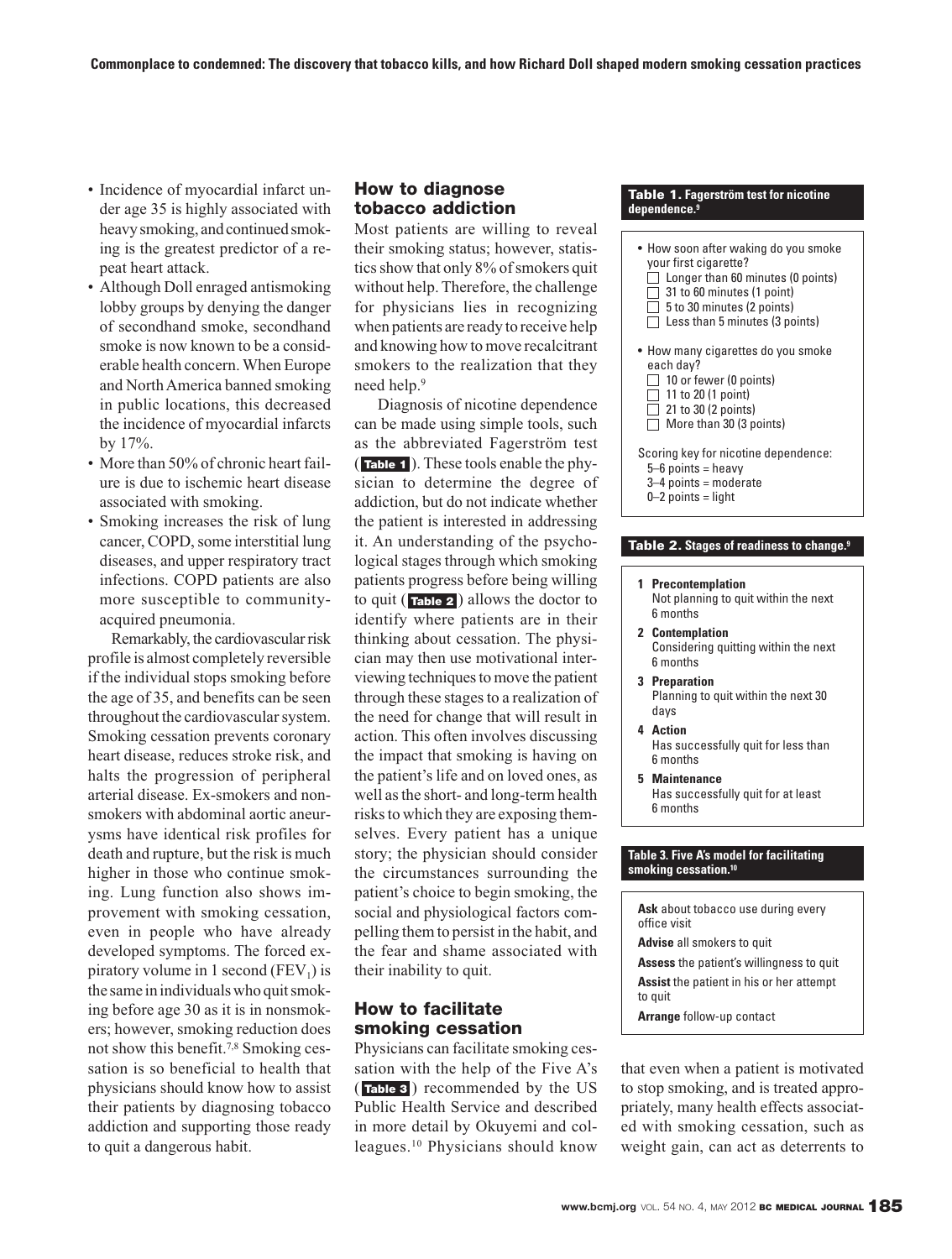#### **Table 4. Negative health effects of smoking cessation.8**

| <b>Effect</b>                                                                                                                                                                                                         | What patient needs to know                                                                                                                                                                                                                                                       |  |
|-----------------------------------------------------------------------------------------------------------------------------------------------------------------------------------------------------------------------|----------------------------------------------------------------------------------------------------------------------------------------------------------------------------------------------------------------------------------------------------------------------------------|--|
| Weight gain (with an average increase in<br>BMI of about 1kg/m <sup>2</sup> ) can be both a<br>deterrent to abstain from and an excuse to<br>resume smoking.                                                          | The increased risk of cardiovascular disease<br>associated with a higher BMI does not<br>counterbalance the much greater risks of<br>continued smoking.                                                                                                                          |  |
| Increased incidence of hypertension is<br>greater in people who stop smoking<br>$(OR = 1.8)$ than in smokers $(OR = 1.3)$ due to<br>unknown mechanisms. Blood pressure (BP)<br>may rise independent of weight change. | The cardiovascular benefits of smoking cessation<br>(decreased arterial stiffness and improved lipid<br>profile) dramatically outweigh the risks of<br>increased BP.                                                                                                             |  |
| Increased sputum production and<br>respiratory tract infections are seen<br>following an attempt to stop smoking,<br>partially due to decreased levels of<br>secretory immunoglobulin A.                              | Sputum production and infections decrease over<br>time if the patient continues to abstain. Those<br>who continue smoking have a substantially<br>increased risk of bacterial pneumonia, influenza,<br>and tuberculosis.                                                         |  |
| Constipation affects 17% of those who stop<br>smoking and may be severe in 9%.                                                                                                                                        | Constipation peaks at 2 weeks after smoking<br>cessation and usually abates at around<br>4 weeks. Symptoms can be treated with diet,<br>fibre, water, and exercise.                                                                                                              |  |
| Mouth ulcers may occur in 40% of patients<br>within 2 weeks after smoking cessation and<br>may be severe in 8% of patients.                                                                                           | Ulcers typically resolve within 4 weeks in the<br>majority of patients, and are not a side effect of<br>smoking cessation medications.                                                                                                                                           |  |
| Altered drug metabolism by cytochrome<br>P450 1A2 (CYP1A2) is associated with<br>smoking.                                                                                                                             | Following smoking cessation, there may be a<br>need for dose changes of analgesics,<br>anticoagulants, antidepressants, muscle<br>relaxants, anticonvulsants, antipsychotics,<br>cancer treatments, antiemetics, antiarrhythmic<br>agents, beta blockers, and other medications. |  |

quitting. The key to overcoming these deterrents is to prepare, reassure, and encourage patients to persist in making this positive change for their health and to manage their symptoms. Some of the negative effects of smoking cessation and what patients need to know about them are summarized  $\overline{\text{in}}$  **Table 4**.

Numerous pharmacological interventions are available for patients who wish to stop smoking; however, the greatest success rates are achieved by combining medical and psychosocial support. Up to 35% of smokers are able to abstain from tobacco for 1 year when a combination of nicotine replacement therapy (NRT), bupropion, and behavioral modification techniques are utilized.9

#### **Medical support**

Nicotine withdrawal in addicted individuals is characterized by craving, nervousness, restlessness, irritability, mood lability, anxiety, drowsiness, sleep disturbance, impaired concen-

### **Table 5. Nicotine replacement therapies.**

| <b>Therapy</b> | <b>Mechanism and dose</b>                                                                                                                                                                                                                                                                                                                                                                                                                                                    | <b>Risks</b>                                                                                                                                                                                                       |  |
|----------------|------------------------------------------------------------------------------------------------------------------------------------------------------------------------------------------------------------------------------------------------------------------------------------------------------------------------------------------------------------------------------------------------------------------------------------------------------------------------------|--------------------------------------------------------------------------------------------------------------------------------------------------------------------------------------------------------------------|--|
| Patch          | Provides a constant dose of nicotine through the skin, peaking at 6–12 hours<br>after application. Most common side effect is local skin irritation, which is more<br>common with the 24-hour patch than the 16-hour patch. This can be reduced by<br>changing the locations of the patch. Sleep disturbance is more common with<br>the 24-hour patch and with increased doses, but there is no statistical<br>difference in quit rates between the 24- and 16-hour patches. | Health risks, such as platelet disturbances, are<br>not as serious as the risks associated with<br>continued smoking. Patients who continue to<br>smoke while using the patch may experience<br>nicotine toxicity. |  |
| Gum            | Available in 2-mg and 4-mg doses, with a higher dose recommended for<br>patients who smoke more than 25 cigarettes per day. One piece of gum is<br>chewed every 1-2 hours for the first 6 weeks, 2-4 hours for the next 3 weeks,<br>and 4-8 hours for the last 3 weeks.                                                                                                                                                                                                      | Gum is considered a Category C drug                                                                                                                                                                                |  |
| Lozenge        | Available in 2-mg and 4-mg doses. Those who smoke within 30 minutes of<br>waking up should use the higher dose. Utilization is the same as for gum.                                                                                                                                                                                                                                                                                                                          | during pregnancy, while all other forms<br>of NRT are Category D. Use cautiously<br>after an acute cardiovascular event,<br>knowing that the benefits typically<br>outweigh the risks.                             |  |
| Inhaler        | Each cartridge contains 4 mg of nicotine. The patient should use 6–16 cartridges<br>per day for 12 weeks and then slowly taper the usage over the next 6-12 weeks.                                                                                                                                                                                                                                                                                                           |                                                                                                                                                                                                                    |  |
| Nasal spray    | Each spray contains 0.5 mg of nicotine, and this method of administration<br>provides the fastest dose. The patient should use one or two sprays in each<br>nostril every hour for 3–6 months and then slowly taper the usage over the next<br>4-6 weeks.                                                                                                                                                                                                                    |                                                                                                                                                                                                                    |  |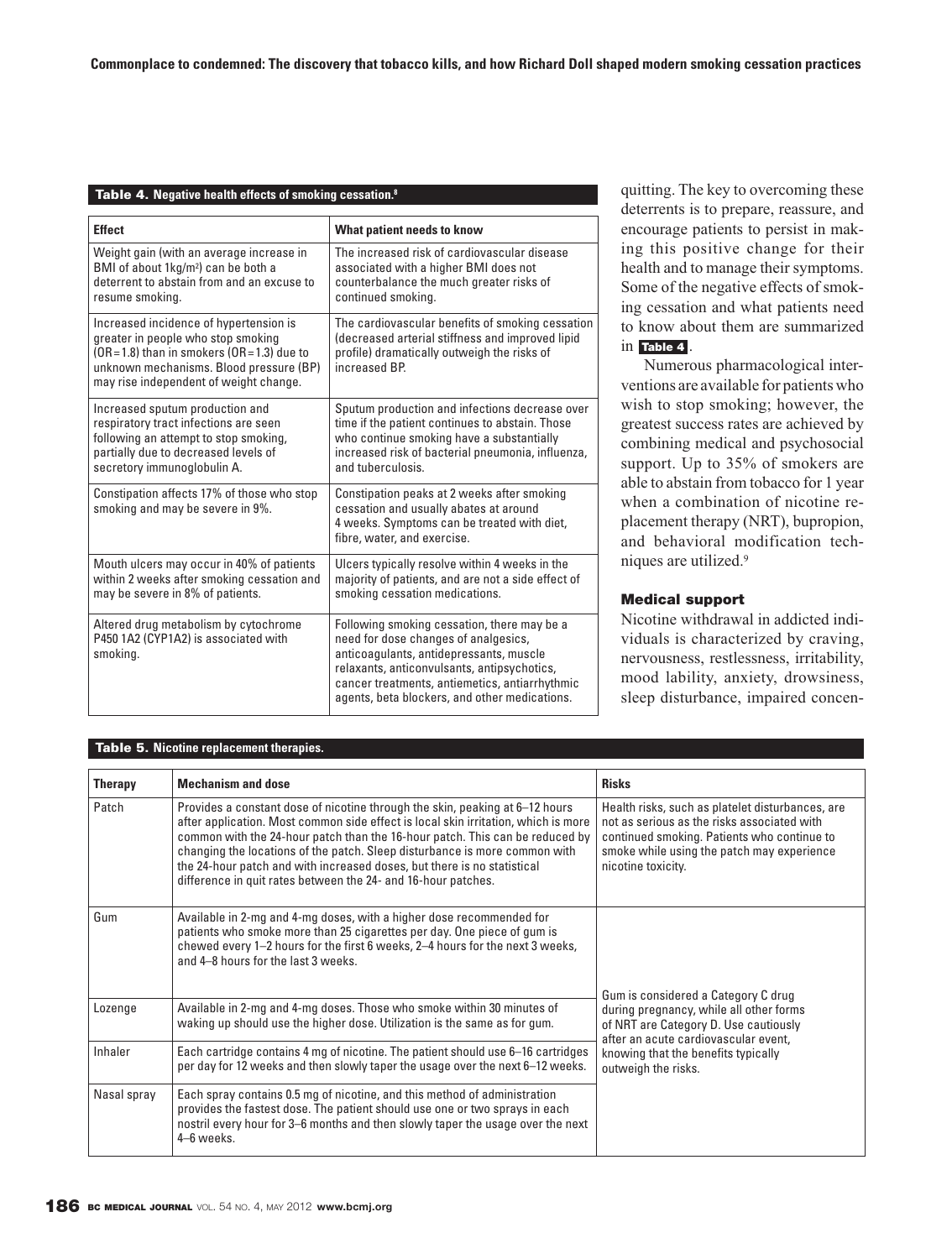tration, increased appetite, and weight gain.9 Nicotine replacement therapy mitigates these symptoms during early abstinence, and therefore doubles the cessation rate.9-11 In general, NRT has few side effects, with most complaints being specific to the method of administration (i.e., itchiness at the patch site, jaw pain with gum, mouth and throat irritation with the inhaler and lozenge, and a runny nose with the inhaler). The various types of nicotine replacement therapies are summarized in . **Table 5**

Bupropion (Zyban) is recommended for smoking cessation along with NRT. The rate of smoking cessation after 1 year of treatment with this drug, together with minimal or moderate counseling, ranges from 23% to 33%. Bupropion works by inhibiting norepinephrine, serotonin, and dopamine reuptake, and is weakly antagonistic to nicotinic receptors. It can be used for smoking cessation and reduction.<sup>9,10</sup>

Clonidine (Catapres) and nortripty line (Pamelor) are second-line agents,9,10 neither of which was included in a recent meta-analysis published in the *Canadian Medical Association Journal*. <sup>12</sup> Clonidine is an alpha-2 receptor agonist that is used primarily as an antihypertensive agent. It has been shown to effectively decrease the withdrawal side effects of multiple drugs, including nicotine.13 The side effects of clonidine include postural hypotension, rebound hypertension, dry mouth, drowsiness, dizziness, and sedation. Nortriptyline is a noradrenergic tricyclic antidepressant that significantly reduces most withdrawal symptoms. Its side effects include dry mouth, dysgeusia, gastrointestinal up set, drowsiness, sleep disturbance, possible cardiac dysrhythmias, and toxicity if taken in excessive amounts. Most studies have examined its effectiveness in combination with intense counseling in depressed patients.13

Varenicline (Champix) is considered the most effective smoking cessation aid and works by facilitating dopamine release and maintaining partial stimulation of the alpha-4 beta-2 nicotinic acetylcholine receptors.12,14 In a study of patients with stable cardiovascular disease, varenicline use was shown to be effective and resulted in a nonsignificant decrease in death from all causes. The study suggested that varenicline is safe, but was not powerful enough to conclusively establish the safety of the drug.14A further metaanalysis demonstrated an absolute risk increase of 0.24% for a major cardiovascular event in those using varenicline versus placebo.<sup>15</sup> However, given varenicline's ability to more than double the rate of smoking cessation (OR 2.41; 95% CI, 1.91–3.12) the benefits of this medication appear to outweigh the associated risks.12,14

#### **Psychosocial support**

Repeated reinforcement of the need to stop smoking from nonthreatening sources is associated with a high compliance rate.16 Physicians should ask about smoking at every visit, follow up with the patient, evaluate relapse triggers, and encourage abstinence.<sup>9,10</sup> However, this burden does not need to fall on the physician alone. Many jurisdictions provide smoking counselors, group therapy, and smokers' help lines. There are also numerous online resources for patients in British Columbia who wish to stop smoking (Table 6), including a workbook called "On the Road to Quitting," which reminds patients of the health, social, and financial benefits of quitting as it guides them through the cessation process. This workbook is available online, and anyone can order up to 10 English and 10 French print copies for free. It can also be provided in large print, diskette, audiocassette, and braille form.15

#### **Table 6. Smoking cessation resources for BC patients.**

- Smokers Help Line: 1 877 455-2233
- "On the Road to Quitting" workbook www.hc-sc.gc.ca/hc-ps/pubs/tobactabac/orq-svr/index-eng.php
- Resources for BC adults www.quitnow.ca
- Resources for BC young adults (ages 19–29) www.quittersunite.com
- Resources for Canadian teens www.quit4life.com

Teaching patients behavior modification techniques can also make the difference between a successful attempt to stop smoking and a series of frustrating relapses. Some effective strategies include the removal of triggers associated with smoking from the patient's surroundings. Eliminating cigarettes, lighters, matches, and ashtrays from the home makes it more difficult for the patient to indulge. Choosing to go where smoking is not permitted may also be helpful. For example, rather than going to the patio where co-workers typically smoke and socialize during breaks, the patient could choose to visit a nearby coffee shop where smoking is prohibited. At home, hobbies such as knitting or model building can keep the patient's hands occupied. Another helpful strategy can be habitual replacement. When the urge to smoke is felt, the patient can turn to a healthier habit, such as chewing gum or eating carrot sticks. Habitual replacement allows the patient to handle an object in a similar manner to a cigarette without the deleterious health risks.

Despite all these techniques and strategies, the most critical psychosocial factor in successful smoking cessation is support from family and close friends. The physician is advised to meet with the patient and his or her